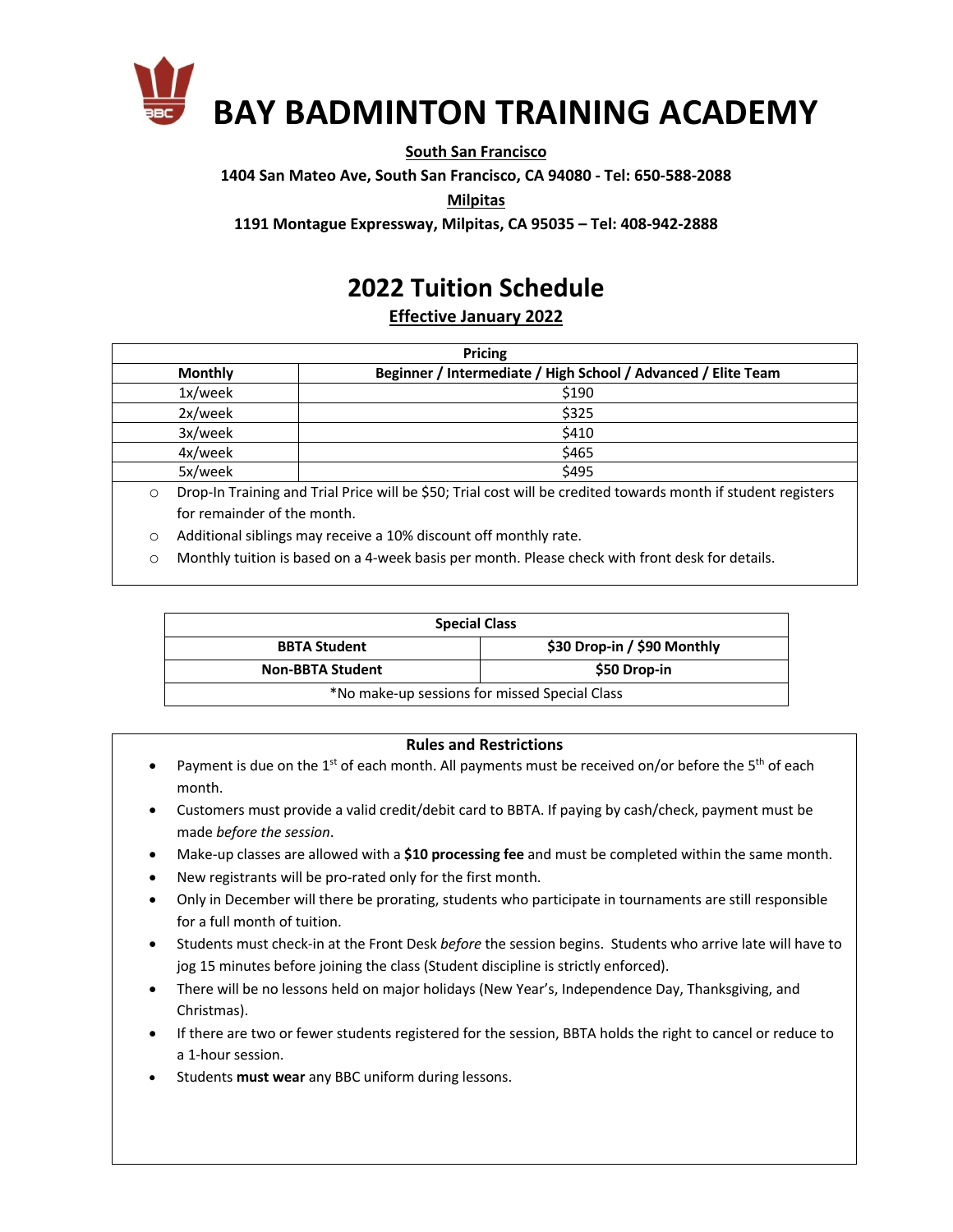#### **Benefits**

- Students attending twice per week or more may play for free anytime outside of class for that month; however, parents must pay for the drop-in admission.
- BBTA students have first priority for private lesson scheduling with BBTA coaches.
- BBTA students will receive member pricing for pro-shop purchases.
- BBTA students will receive an additional \$5 discount (from membership pricing) for restring.

## **Beginner Class** *Prerequisite: None* **Ages: 6 - 19**

Program: Designed for children who are new to playing a sport or new to playing badminton. Focus is on teaching the fundamentals of badminton, rules of the game, applicable badminton terminologies and basic skill sets.

- o Badminton 101 (the racket, the shuttlecock, the court, badminton as a sport)
- o Basic strokes (including proper grip, swinging of racket, follow through, the use of wrist/arm/shoulder and hip and shoulder movements, racket and shuttlecock point of contact, how to serve and receive serve)
- o Footwork and stroke combination
- $\circ$  General Physical Conditioning (warm/cooling down exercises, cardiovascular/endurance exercises, strengthening and flexibility exercises) – generally a tool to avoid injuries
- o Basic Court play rules (scoring for singles and doubles games, service/receiving, faults, court courtesy, sportsmanship)

### **Intermediate Class**

# *Prerequisite: Passed Beginner's Class and/or with Coaches' Recommendation* **Ages: 6 - 19**

Program Description: Designed for children who had previously attended clinics or training sessions for beginners and/or have learned the sport via games played occasionally for fitness or small group competitions (e.g. friendly matches).

- o General physical conditioning endurance, resistance training, flexibility, speed, power (in-court training)
- $\circ$  Application of basic footwork and strokes (intensively focused on application of skills on court or at play)

### **Intermediate Competition Class**

### **Pricing: \$410/month**

## *Prerequisite: Passed Beginner's Class and/or with Coaches' Recommendation* **Ages: 8 - 19**

Program Description: Designed for children who had previously attended clinics or training sessions for beginners and/or have learned the sport via games played occasionally for fitness or small group competitions (e.g. friendly matches).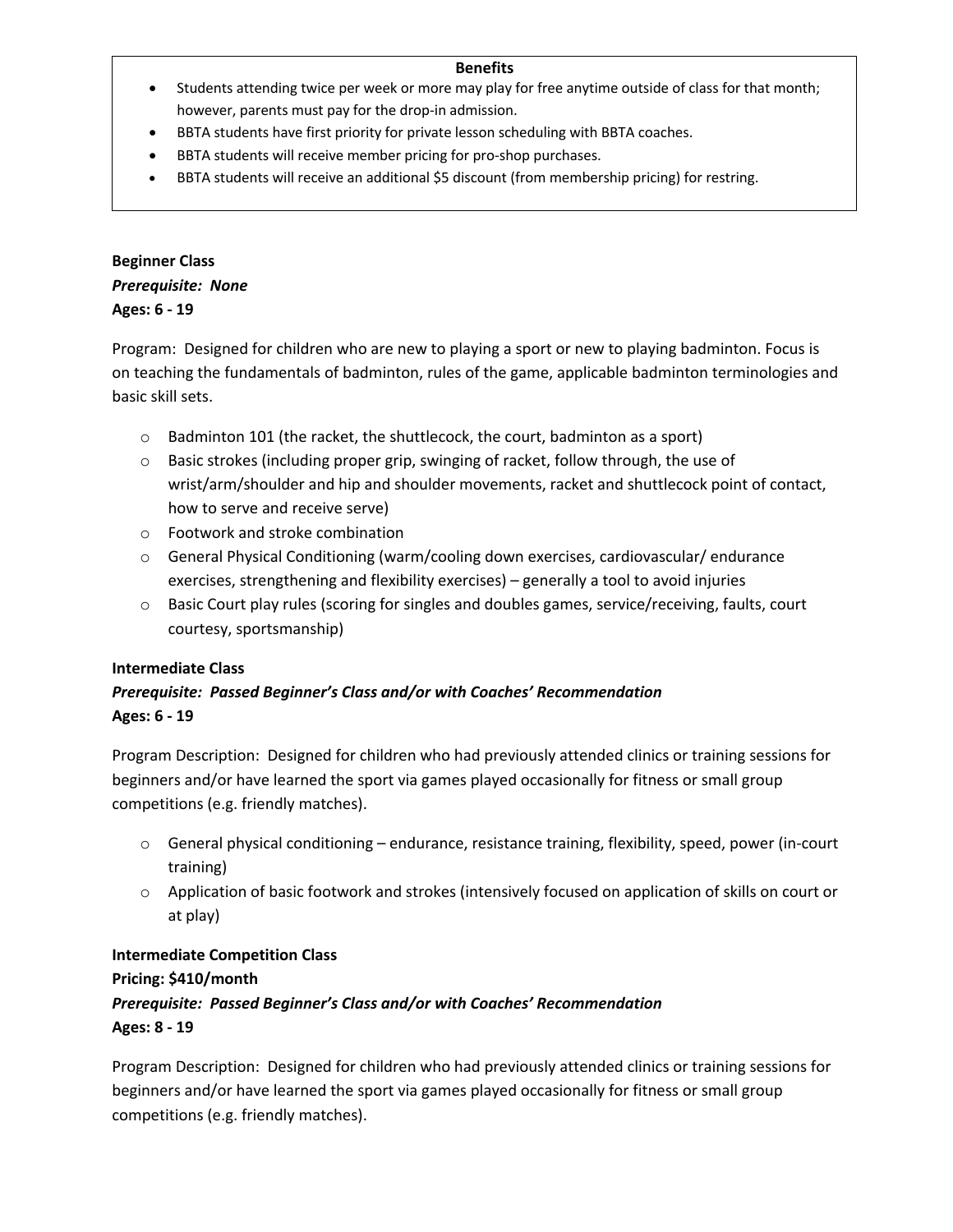- o General physical conditioning endurance, resistance training, flexibility, speed, power (in-court training)
- o Application of basic footwork and strokes (intensively focused on application of skills on court or at play)
- o Required to participate in Junior Tournaments yearly.

## **High School Class Ages: 13 – 19**

Program Description: High School program is designed for high school players seeking to improve their performance and technique. Emphasis on competing in Varsity Level training and local/ junior tournament preparation. BBTA provides top notch coaches to make sure the students learn the proper technique, footwork, and strategies to improve their skill level to the next tier.

## **Advanced / Elite Class**

# *Prerequisite: Passed Intermediate Class and/or with Coaches' Recommendation* **Ages: 10 - 19**

Program Description: Designed for tournament players or those who plan to participate in specific highlevel competitions; must have undergone intermediate training e.g. school, club training. Sessions will focus on improving Skills and Techniques to meet higher level/competitive level play. Practice sessions will be intense.

- $\circ$  Intensive physical/strength conditioning endurance, resistance training, flexibility, speed, power (in-and/or off-court training)
- o Court play/mastery (e.g. control & accuracy of strokes)
- $\circ$  Game strategies e.g. how to prepare for a tournament; how to analyze games (in- and /or offcourt training)

# **Special Class Ages: 9-19**

Description: Designed for singles & doubles gameplay and strategy development. Includes competitive matches against various range of skill level from Intermediate to International level.